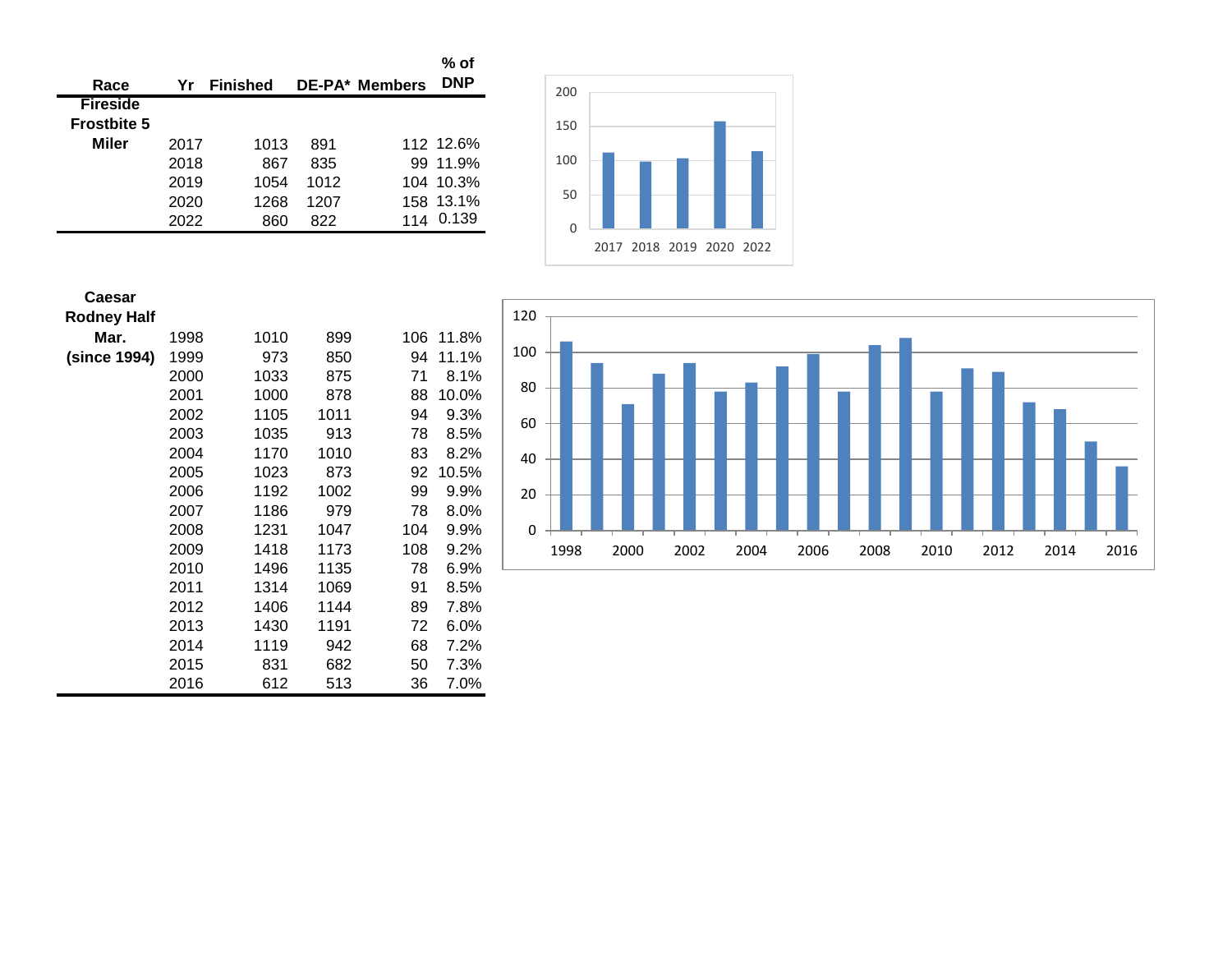| <b>Bancroft</b>    |      |     |     |     |       |
|--------------------|------|-----|-----|-----|-------|
| <b>Neurohealth</b> |      |     |     |     |       |
| 5K                 | 2001 | 616 | 575 | 76  | 13.2% |
| $(2001 - 05)$      | 2002 | 632 | 607 | 100 | 16.5% |
|                    | 2003 | 610 | 594 | 83  | 14.0% |
|                    | 2004 | 582 | 550 | 98  | 17.8% |
|                    | 2005 | 590 | 166 | 102 | 61.4% |
| <b>Adrenaline</b>  |      |     |     |     |       |
| 5K                 | 2006 | 468 | 115 | 99  | 86.1% |
| (since 2006)       | 2007 | 374 | 129 | 90  | 69.8% |
|                    | 2008 | 623 | 190 | 106 | 55.8% |
|                    | 2009 | 601 | 147 | 85  | 57.8% |
|                    | 2010 | 724 | 165 | 102 | 61.8% |
|                    | 2011 | 847 | 189 | 123 | 65.1% |
|                    | 2012 | 922 | 203 | 129 | 63.5% |
|                    | 2013 | 885 | 189 | 112 | 59.3% |
|                    | 2014 | 916 | 188 | 102 | 54.3% |
|                    | 2015 | 892 | 177 | 113 | 63.8% |
|                    | 2016 | 922 | 178 | 108 | 60.7% |
|                    | 2017 | 878 | 190 | 103 | 54.2% |
|                    | 2018 | 942 | 179 | 90  | 50.3% |
|                    | 2019 | 984 | 213 | 130 | 61.0% |

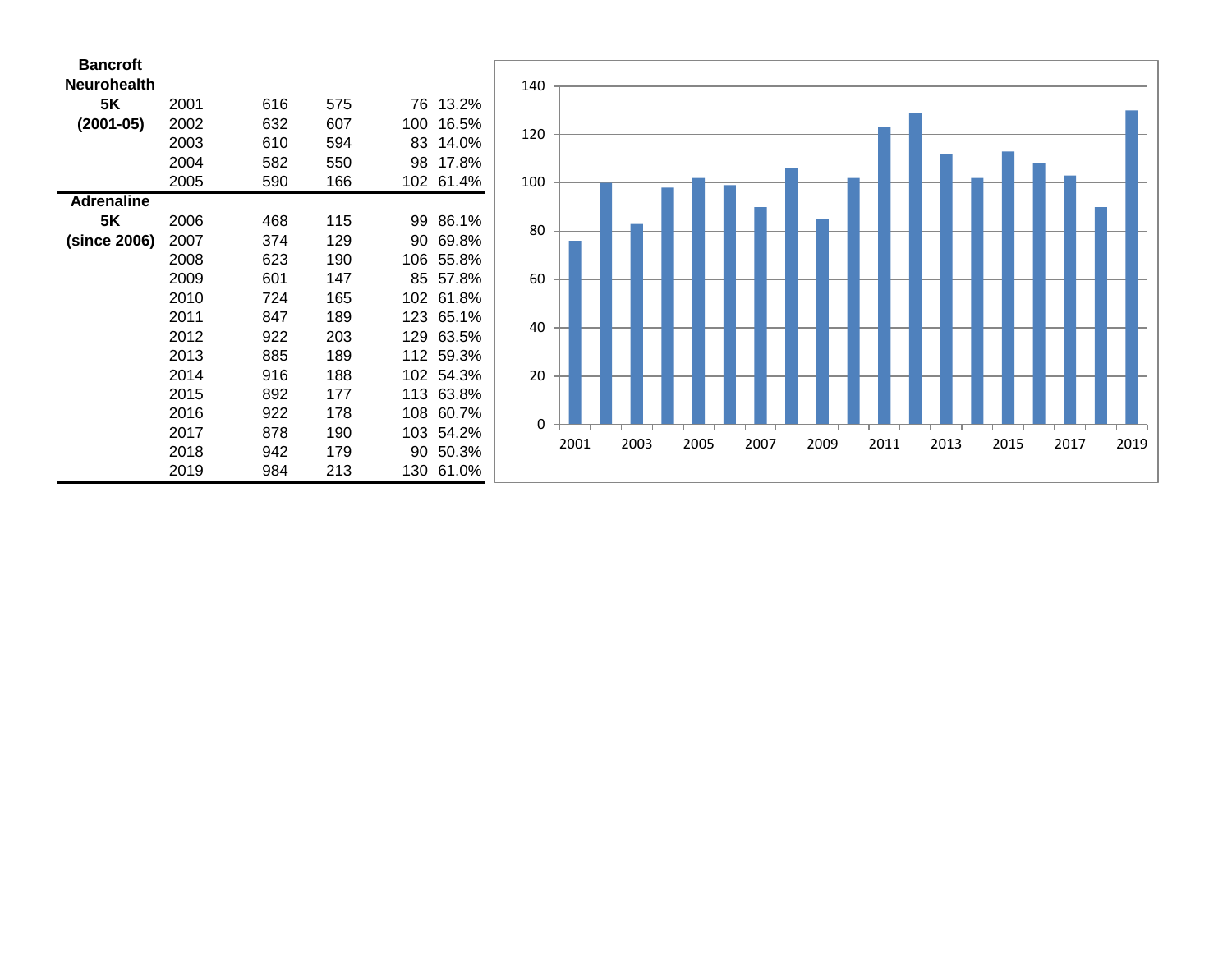| <b>Penn Relays</b>  |      |      |      |     |          |
|---------------------|------|------|------|-----|----------|
| 20K                 | 1998 | 421  | 399  |     | 88 22.1% |
| (1991-95, 97-       |      |      |      |     |          |
| 03)                 | 1999 | 441  | 425  | 89  | 20.9%    |
|                     | 2000 | 410  | 393  | 73  | 18.6%    |
|                     | 2001 | 405  | 384  | 90  | 23.4%    |
|                     | 2002 | 369  | 350  | 75  | 21.4%    |
|                     | 2003 | 274  | 264  | 68  | 25.8%    |
|                     |      |      |      |     |          |
| <b>Valley Forge</b> |      |      |      |     |          |
| Revolut. 5          |      |      |      |     |          |
| miler               | 2006 | 977  | 921  | 77  | 8.4%     |
| (since 2006)        | 2007 | 921  | 858  | 65  | 7.6%     |
|                     | 2008 | 1074 | 999  | 80  | 8.0%     |
|                     | 2009 | 1067 | 1004 | 70  | 7.0%     |
|                     | 2010 | 1182 | 1127 | 104 | 9.2%     |
|                     | 2011 | 1163 | 1103 | 98  | 8.9%     |
|                     | 2012 | 1045 | 924  | 103 | 11.1%    |
|                     | 2013 | 943  | 882  | 88  | 10.0%    |
|                     | 2014 | 838  | 754  | 55  | 7.3%     |
|                     | 2015 | 814  | 763  | 56  | 7.3%     |
|                     | 2016 | 962  | 898  | 72  | $8.0\%$  |
|                     | 2017 | 978  | 913  | 72  | 7.9%     |
|                     | 2018 | 972  | 907  | 64  | 7.1%     |
|                     | 2019 | 945  | 887  | 62  | 7.0%     |
|                     | 2022 | 585  | 555  | 48  | 8.6%     |

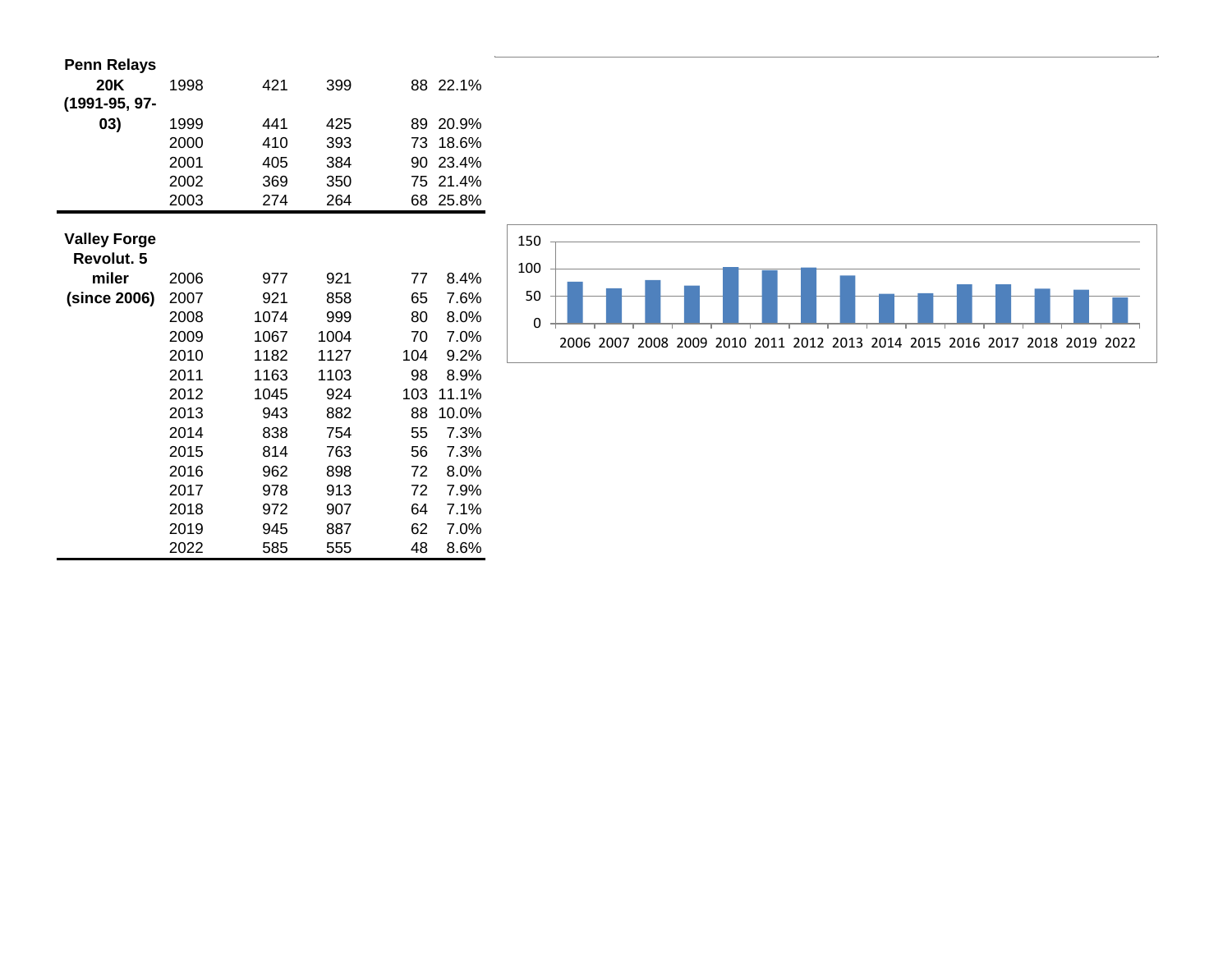| <b>Broad Street</b> |  |
|---------------------|--|
|---------------------|--|

| Run 10 miler | 1998 | 5870  | 5433  | 259 | 4.8% |
|--------------|------|-------|-------|-----|------|
| (since 1991) | 1999 | 6470  | 5989  | 229 | 3.8% |
|              | 2000 | 6682  | 6108  | 156 | 2.6% |
|              | 2001 | 7166  | 6611  | 178 | 2.7% |
|              | 2002 | 8688  | 7902  | 200 | 2.5% |
|              | 2003 | 9073  | 8188  | 167 | 2.0% |
|              | 2004 | 10682 | 9555  | 202 | 2.1% |
|              | 2005 | 12040 | 9233  | 191 | 2.1% |
|              | 2006 | 13583 | 10419 | 225 | 2.2% |
|              | 2007 | 15791 | 11979 | 207 | 1.7% |
|              | 2008 | 19173 | 14613 | 218 | 1.5% |
|              | 2009 | 23194 | 17490 | 177 | 1.0% |
|              | 2010 | 26169 | 20093 | 199 | 1.0% |
|              | 2011 | 25206 | 19482 | 193 | 1.0% |
|              | 2012 | 34049 | 24507 | 228 | 0.9% |
|              | 2013 | 32024 | 24695 | 257 | 1.0% |
|              | 2014 | 35173 | 27088 | 224 | 0.8% |
|              | 2015 | 35857 | 27598 | 279 | 1.0% |
|              | 2016 | 34444 | 26236 | 224 | 0.9% |
|              | 2017 | 36968 | 28163 | 220 | 0.8% |
|              | 2018 | 36220 | 27800 | 247 | 0.9% |
|              | 2019 | 34564 | 26319 | 255 | 1.0% |
|              | 2021 | 11197 | 8829  | 80  | 0.9% |
|              | 2022 | 20476 | 15559 | 161 | 1.0% |

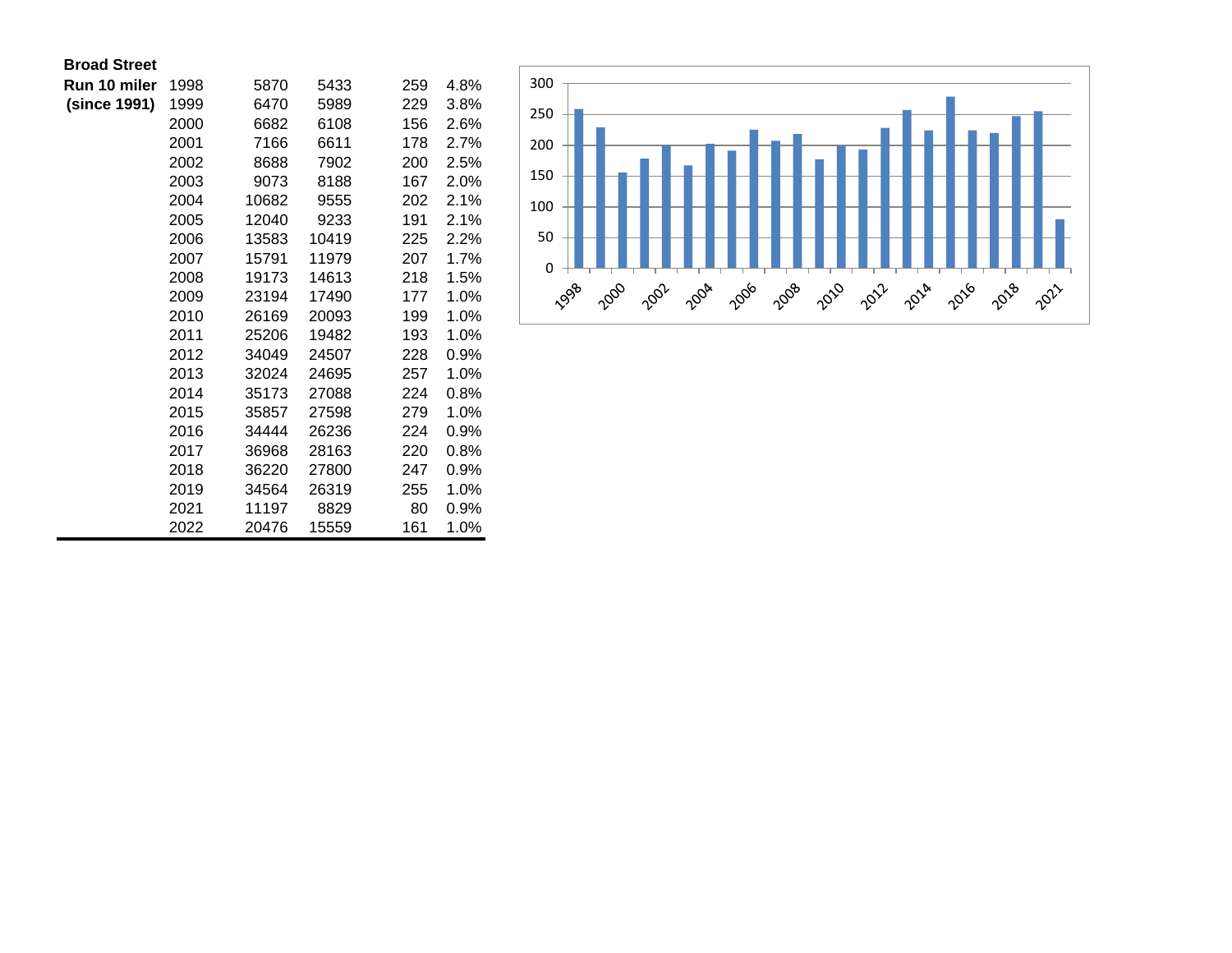| 10K (91-98)<br>1998<br>546<br>528<br>81<br>15.3%           |  |
|------------------------------------------------------------|--|
| <b>Schuylkill</b>                                          |  |
| <b>River 5K</b>                                            |  |
| $(97-99)$<br>1998<br>390<br>376<br>76<br>20.2%             |  |
| 1999<br>234<br>231<br>29.4%<br>68                          |  |
| Law                                                        |  |
| <b>Enforcement</b>                                         |  |
| Unity 5K<br>10.0%<br>2001<br>479<br>468<br>47              |  |
| $(01-03)$<br>292<br>56<br>19.2%<br>2002<br>303             |  |
| 358<br>12.8%<br>2003<br>344<br>44                          |  |
| <b>Memorial</b>                                            |  |
| <b>Main Street</b>                                         |  |
| <b>Mile</b>                                                |  |
| <b>Since 2021</b><br>2021<br>175<br>161<br>30.4%<br>49     |  |
| 172<br>149<br>2022<br>58<br>38.9%                          |  |
|                                                            |  |
|                                                            |  |
| <b>Moorestown</b>                                          |  |
| <b>Rotary 8K</b><br>590<br>568<br>13.4%<br>1998<br>76      |  |
| (since 1995)<br>620<br>609<br>74<br>12.2%<br>1999          |  |
| 2000<br>675<br>648<br>74<br>11.4%                          |  |
| 491<br>15.5%<br>2001<br>472<br>73                          |  |
| 627<br>80<br>12.8%<br>2002<br>655                          |  |
| 562<br>534<br>61<br>2003<br>11.4%                          |  |
| 510<br>495<br>82<br>16.6%<br>2004                          |  |
| 2005<br>571<br>155<br>96<br>61.9%                          |  |
| 141<br>81<br>57.4%<br>2006<br>608                          |  |
| 651<br>152<br>61.8%<br>2007<br>94                          |  |
| 732<br>167<br>104<br>2008<br>62.3%                         |  |
| 777<br>91<br>41.4%<br>2009<br>220                          |  |
| 2010<br>114<br>51.8%<br>821<br>220<br>2011<br>218<br>56.4% |  |
| 848<br>123<br>2012                                         |  |
| 868<br>196<br>95<br>48.5%<br>103<br>872                    |  |
| 2013<br>187<br>55.1%<br>2014<br>734<br>71<br>50.7%<br>140  |  |
| 2015<br>835<br>174<br>59.2%<br>103                         |  |
| 2016<br>83<br>47.2%<br>828<br>176                          |  |
| 2017<br>827<br>136<br>70<br>51.5%                          |  |
| 2018<br>156<br>72<br>46.2%<br>788                          |  |
| 140<br>2019<br>691<br>71<br>50.7%                          |  |
| 421<br>2021<br>110<br>67<br>60.9%                          |  |
| 447<br>2022<br>103<br>61<br>59.2%                          |  |

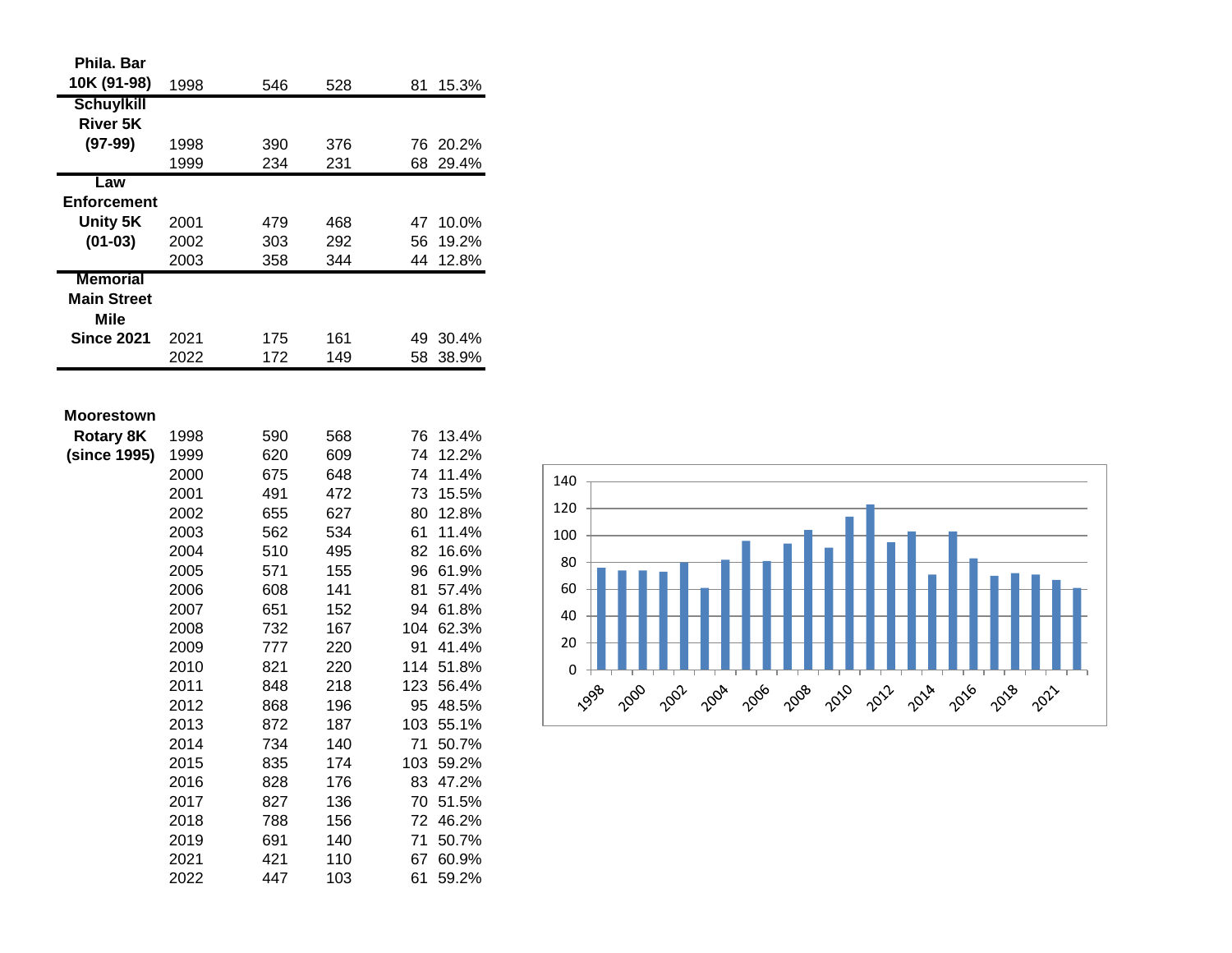| <b>St Anthony's</b> |      |     |     |          |
|---------------------|------|-----|-----|----------|
| 5K                  | 2000 | 258 | 224 | 37 16.5% |
| Capitol 5000 2002   |      | 224 | 217 | 37 17.1% |
|                     | 2003 | 255 | 248 | 36 14.5% |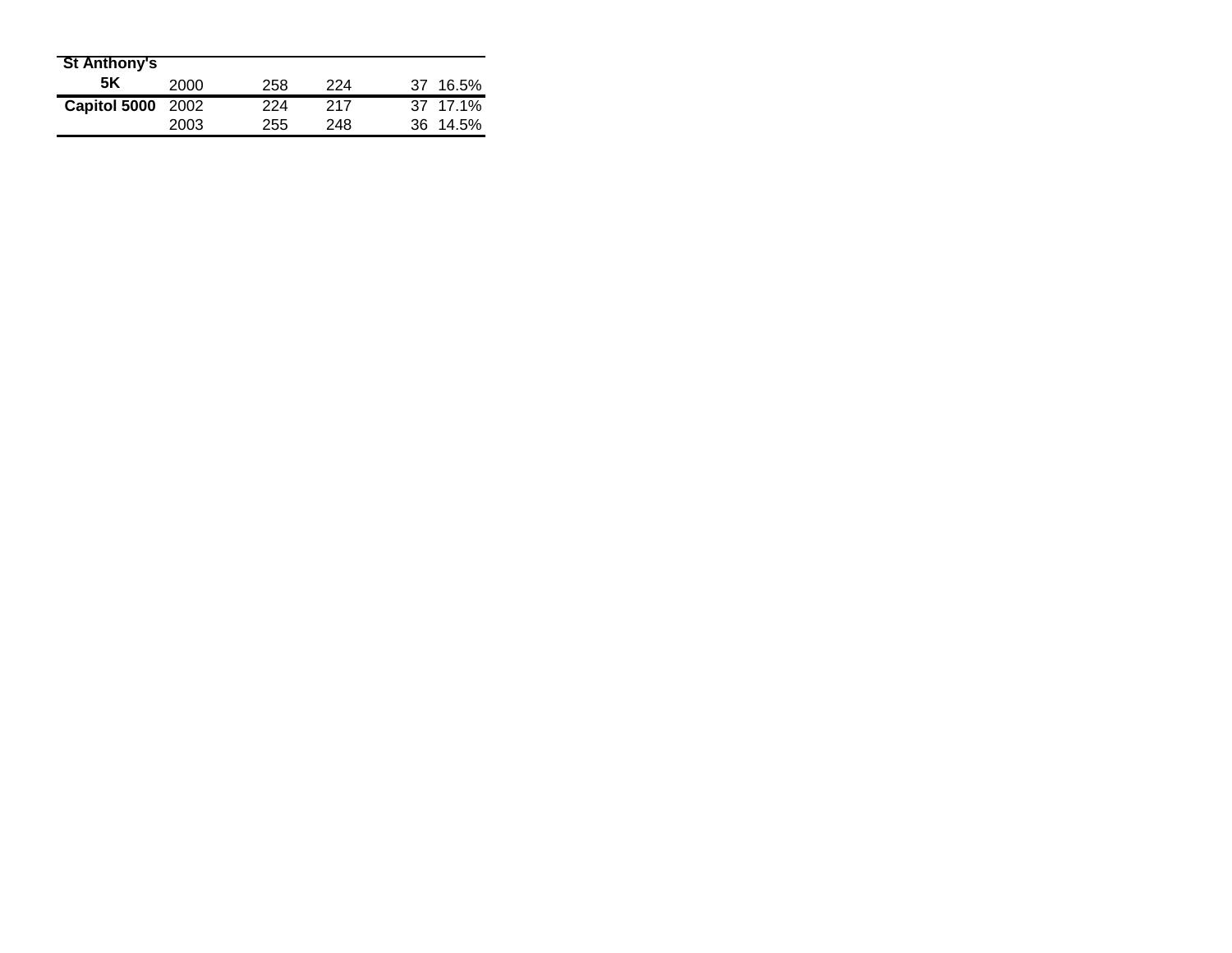| <b>Stone Harbor</b> |  |
|---------------------|--|
|---------------------|--|

| <b>Lions 10K</b>    | 1999 | 1001                               | 860     | 67                                          | 7.8%    |  |
|---------------------|------|------------------------------------|---------|---------------------------------------------|---------|--|
| (since 1999)        | 2000 | 1039                               | 933     | 48                                          | 5.1%    |  |
|                     | 2001 | 745                                | 687     | 59                                          | 8.6%    |  |
|                     | 2002 | 548                                | 453     | 63                                          | 13.9%   |  |
|                     | 2003 | 556                                | 483     | 54                                          | 11.2%   |  |
|                     | 2004 | 475                                | 390     | 64                                          | 16.4%   |  |
|                     | 2005 | 439                                | 245     | 79                                          | 32.2%   |  |
|                     | 2006 | 304                                | 178     | 58                                          | 32.6%   |  |
|                     | 2007 | 337                                | 163     | 61                                          | 37.4%   |  |
|                     | 2008 | 304                                | 170     | 62                                          | 36.5%   |  |
|                     | 2009 | 333                                | 199     | 70                                          | 35.2%   |  |
| <b>Hands-On-</b>    |      |                                    |         |                                             |         |  |
| <b>House Half</b>   |      |                                    |         |                                             |         |  |
| <b>Marathon</b>     | 2017 | 209                                | 185     | 23                                          | 12.4%   |  |
| <b>Main Line</b>    |      |                                    |         |                                             |         |  |
| Run 5K              |      |                                    |         |                                             |         |  |
| (since 2018)        | 2018 | 280                                | 135     | 64                                          | 47.4%   |  |
|                     | 2019 | 301                                | $U/A^*$ | 64                                          | $U/A^*$ |  |
|                     | 2021 | 225                                | $U/A**$ | 38                                          | $U/A**$ |  |
|                     |      | Not provided results by city/state |         |                                             |         |  |
|                     |      |                                    |         | Not provided results entirely by city/state |         |  |
| Phila.              |      |                                    |         |                                             |         |  |
| <b>Distance Run</b> |      |                                    |         |                                             |         |  |
| <b>HMar</b>         | 1998 | 6247                               | 4706    | 482                                         | 10.2%   |  |
| $(1991 - 2000)$     | 1999 | 6312                               | 4867    | 228                                         | 4.7%    |  |
|                     | 2000 | 6416                               | 4918    | 160                                         | 3.3%    |  |
|                     | 2021 | 2015                               | 1443    | 73                                          | 5.1%    |  |
| <b>Parkway Run</b>  |      |                                    |         |                                             |         |  |
| <b>5K</b>           | 2002 | 742                                | 719     | 69                                          | 9.6%    |  |
|                     | 2004 | 927                                | 886     | 68                                          | 7.7%    |  |
|                     | 2005 | 1202                               | 958     | 90                                          | 9.4%    |  |
|                     | 2006 | 1199                               | 1007    | 77                                          | 7.6%    |  |



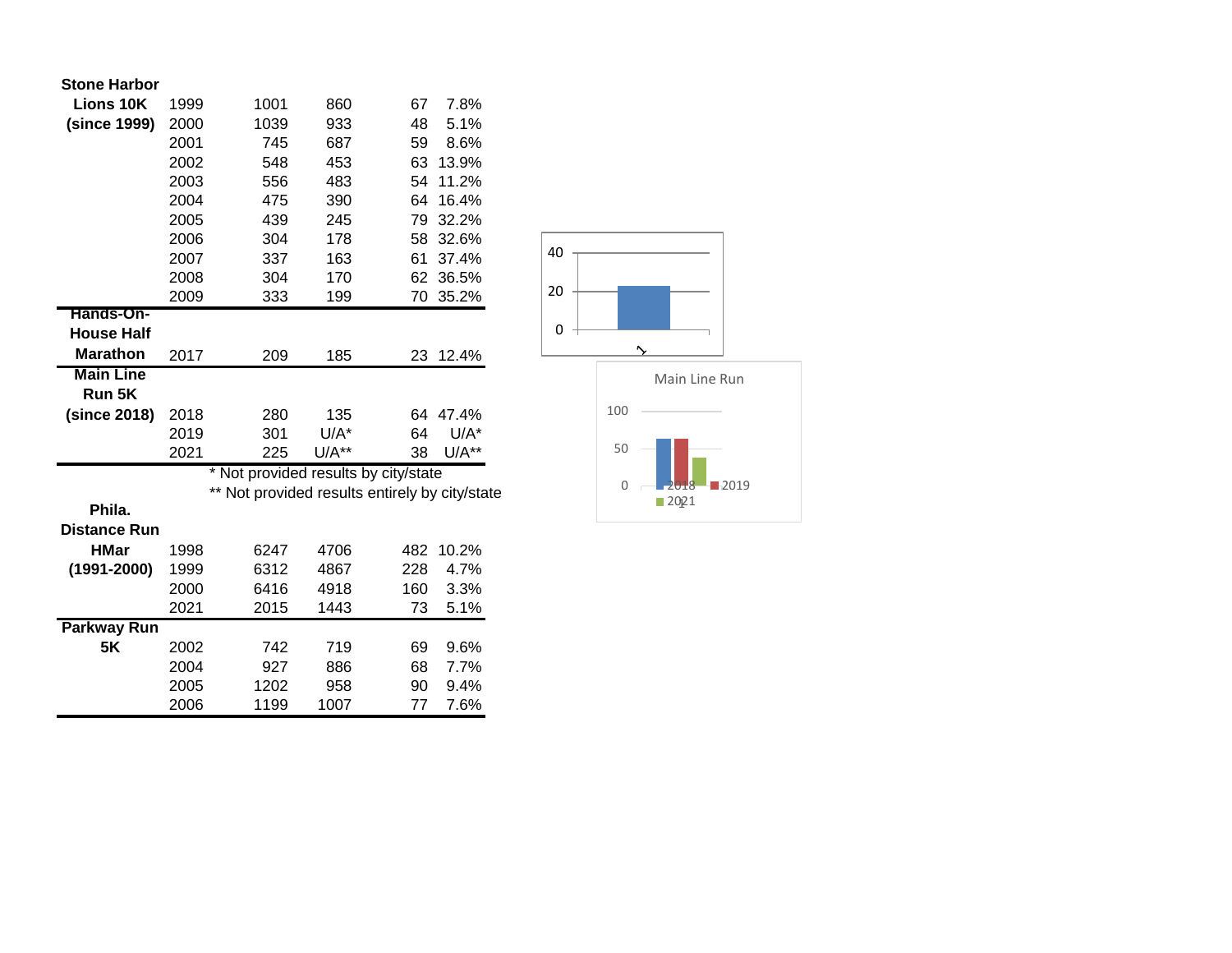| <b>Del. Distance</b> |      |     |     |             |
|----------------------|------|-----|-----|-------------|
| <b>Classic 15K</b>   | 1998 | 132 | 125 | 46 36.8%    |
| (91-93, since        |      |     |     |             |
| 1997)                | 1999 | 164 | 150 | 46 30.7%    |
|                      | 2000 | 198 | 185 | 21.1%<br>39 |
|                      | 2001 | 223 | 194 | 46 23.7%    |
|                      | 2002 | 252 | 229 | 57 24.9%    |
|                      | 2003 | 238 | 226 | 55 24.3%    |
|                      | 2004 | 282 | 262 | 55 21.0%    |
|                      | 2005 | 239 | 205 | 62 30.2%    |
|                      | 2006 | 236 | 212 | 47<br>22.2% |
|                      | 2007 | 181 | 160 | 42 26.3%    |
|                      | 2008 | 248 | 218 | 54<br>24.8% |
|                      | 2009 | 268 | 227 | 65<br>28.6% |
|                      | 2010 | 297 | 264 | 82 31.1%    |
|                      | 2011 | 348 | ??? | 82          |
|                      | 2012 | 355 | 315 | 75 23.8%    |
|                      | 2013 | 330 | 291 | 21.3%<br>62 |
|                      | 2014 | 273 | 258 | 52 20.2%    |
|                      | 2015 | 265 | 223 | 67<br>30.0% |
|                      | 2016 | 175 | 160 | 56<br>35.0% |
|                      | 2017 | 191 | 175 | 56<br>32.0% |
|                      | 2018 | 168 | 148 | 55<br>37.2% |
|                      | 2019 | 225 | 189 | 68<br>36.0% |
|                      | 2021 | 140 | 125 | 28.8%<br>36 |

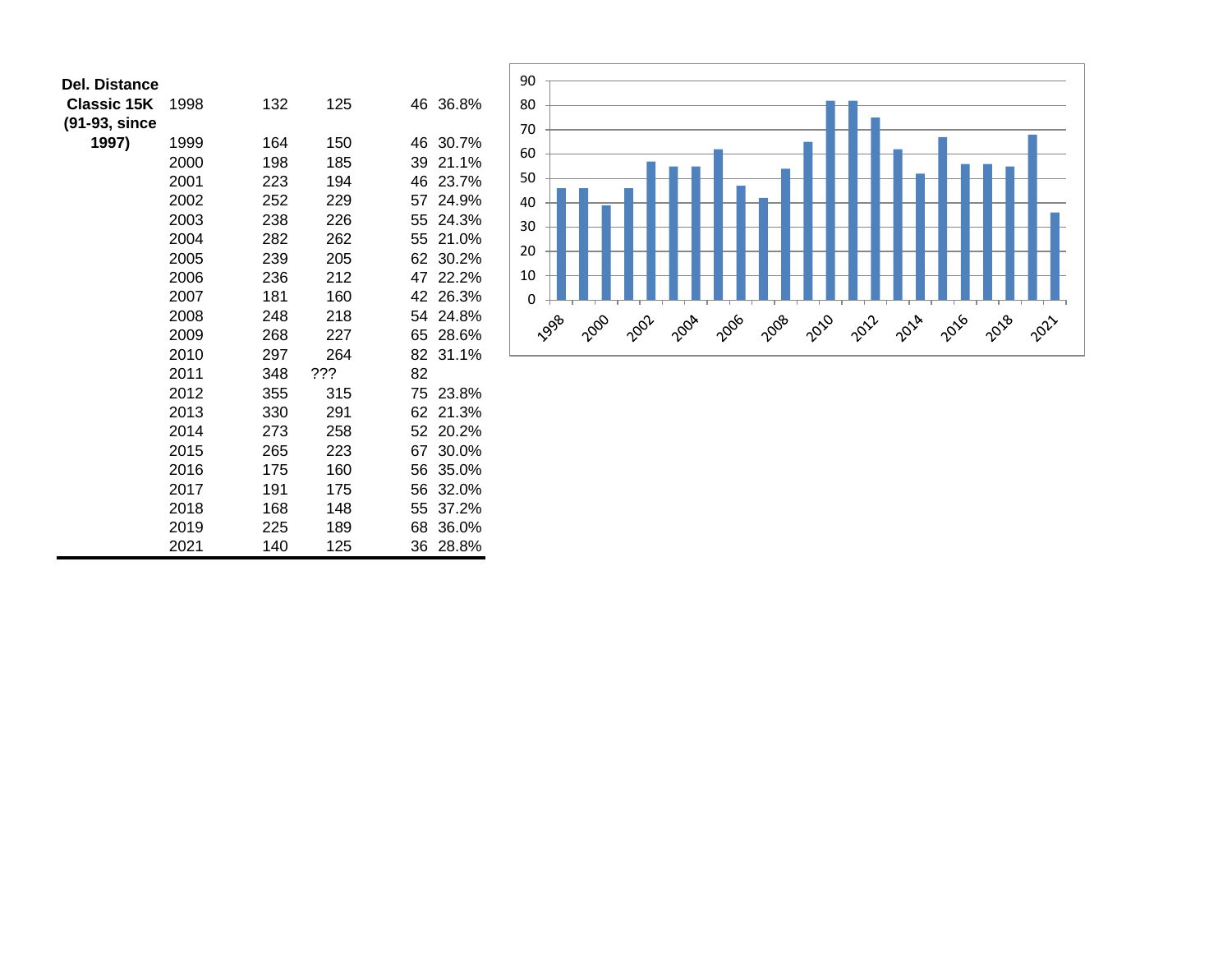| <b>Radnor Run</b> |  |  |
|-------------------|--|--|
|-------------------|--|--|

| 5 Miles      | 2001 | 479 | 473 | 50 | 10.6%    |
|--------------|------|-----|-----|----|----------|
| (since 2002) | 2002 | 483 | 476 | 59 | 12.4%    |
|              | 2003 | 485 | 485 |    | 52 10.7% |
|              | 2004 | 489 | 478 | 48 | 10.0%    |
|              | 2005 | 438 | 426 | 59 | 13.8%    |
|              | 2006 | 406 | 395 | 51 | 12.9%    |
|              | 2007 | 338 | 302 | 34 | 11.3%    |
|              | 2008 | 453 | 444 | 50 | 11.3%    |
|              | 2009 | 521 | 494 |    | 53 10.7% |
|              | 2010 | 688 | 525 | 88 | 16.8%    |
|              | 2011 | 463 | 394 | 36 | $9.1\%$  |
|              | 2012 | 386 | 338 |    | 52 15.4% |
|              | 2013 | 457 | 360 |    | 54 15.0% |
|              | 2014 | 436 | 406 | 49 | 12.1%    |
|              | 2015 | 369 |     | 56 |          |
|              | 2016 | 402 | 318 | 45 | 14.2%    |



*69 w/o state - weather caused reschd to same day as Bridge Run*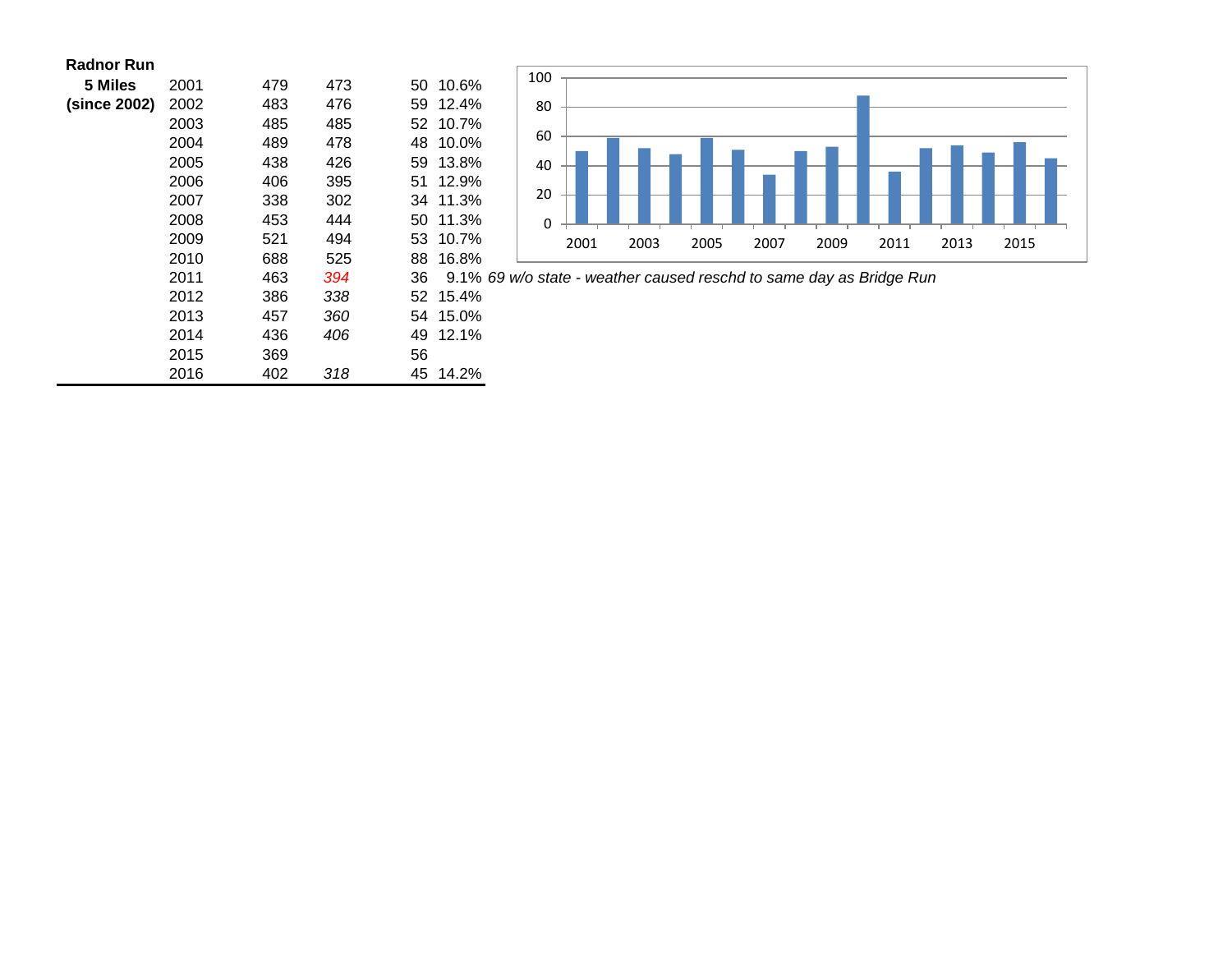| Zoo Run for         |      |      |      |     |          |  |
|---------------------|------|------|------|-----|----------|--|
| Wildlife 10K        | 1998 | 3446 | 3256 | 174 | 5.3%     |  |
| $(1997 - 2001)$     | 1999 | 3704 | 3448 | 115 | 3.3%     |  |
|                     | 2000 | 3810 | 3574 | 98  | 2.7%     |  |
|                     |      |      |      |     |          |  |
| <b>Ben Franklin</b> |      |      |      |     |          |  |
| <b>Bridge 10K</b>   | 2004 | 752  | 732  | 68  | 9.3%     |  |
| (since 2004)        | 2005 | 1342 | 547  | 67  | 12.2%    |  |
|                     | 2006 | 1754 | 694  | 55  | 7.9%     |  |
|                     | 2007 | 2000 | 748  | 67  | 9.0%     |  |
|                     | 2008 | 2269 | 874  | 76  | 8.7%     |  |
|                     | 2009 | 2289 | 958  | 72  | 7.5%     |  |
|                     | 2010 | 3268 | 1448 | 93  | 6.4%     |  |
|                     | 2011 | 3030 | 1342 | 84  | 6.3% see |  |
|                     | 2012 | 3263 | 1383 | 98  | 7.1%     |  |
|                     | 2013 | 3401 | 1387 | 91  | 6.6%     |  |
|                     | 2014 | 2867 | 1207 | 82  | 6.8%     |  |
|                     | 2015 | 2269 | 906  | 73  | 8.1%     |  |
|                     | 2016 | 2652 | 1014 | 79  | 7.8%     |  |
|                     | 2017 | 2382 | 868  | 85  | 9.8%     |  |
|                     | 2018 | 2313 | 790  | 72  | 9.1%     |  |
|                     | 2019 | 2241 | 796  | 93  | 11.7%    |  |
|                     | 2021 | 1250 | 416  | 51  | 12.3%    |  |



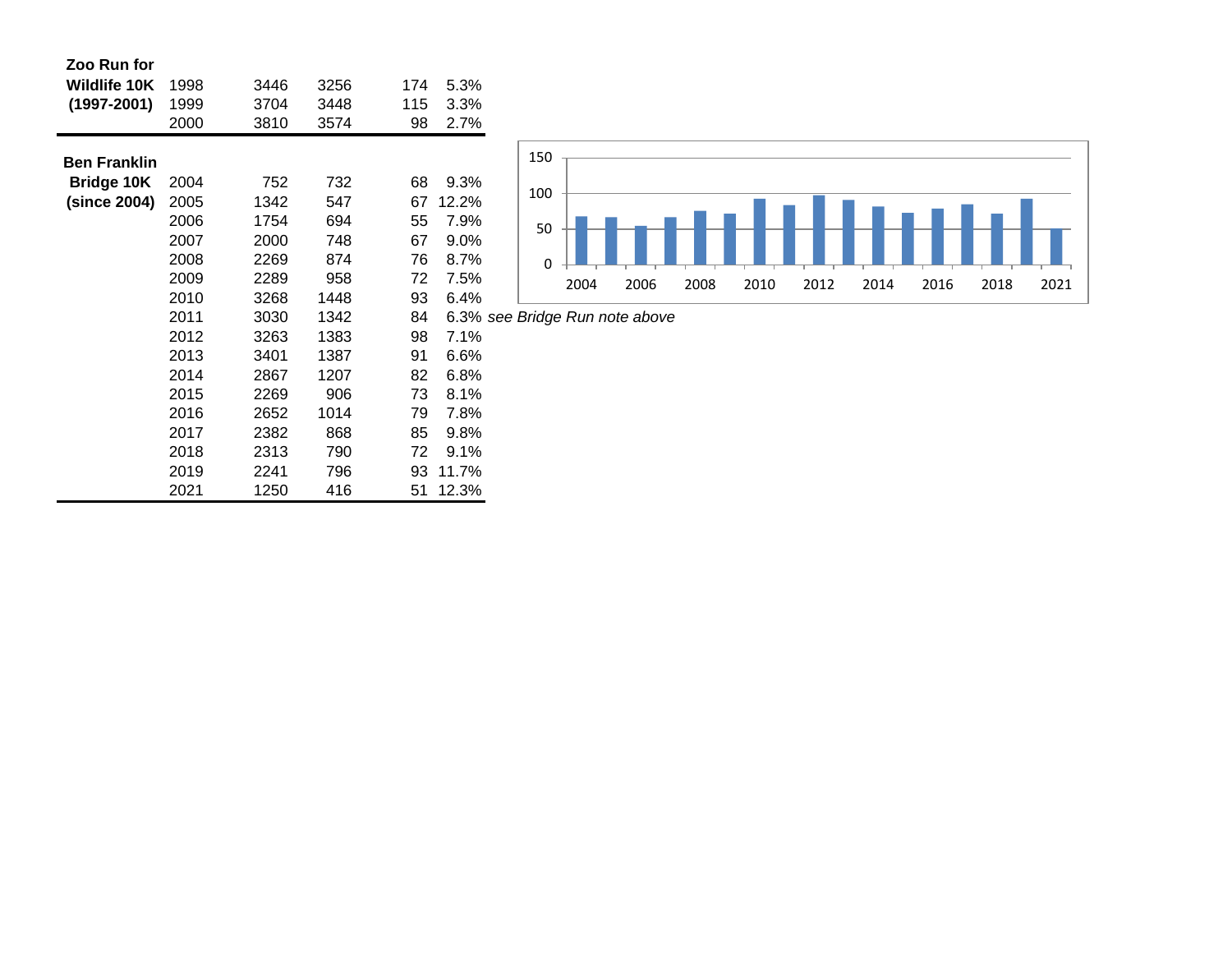| Philadelphia    |      |       |      |     |       |
|-----------------|------|-------|------|-----|-------|
| <b>Marathon</b> | 1998 | 3294  | 1361 | 141 | 10.4% |
| (siince 1997)   | 1999 | 3684  | 1512 | 89  | 5.9%  |
|                 | 2000 | 4271  | 1839 | 71  | 3.9%  |
|                 | 2001 | 3919  | 1751 | 45  | 2.6%  |
|                 | 2002 | 4486  | 1884 | 66  | 3.5%  |
|                 | 2003 | 5261  | 2169 | 62  | 2.9%  |
|                 | 2004 | 6055  | 2311 | 65  | 2.8%  |
|                 | 2005 | 5864  | 1975 | 56  | 2.8%  |
|                 | 2006 | 5936  | 1920 | 54  | 2.8%  |
|                 | 2007 | 6793  | 1852 | 48  | 2.6%  |
|                 | 2008 | 7231  | 2331 | 52  | 2.2%  |
|                 | 2009 | 7468  | 2269 | 42  | 1.9%  |
|                 | 2010 | 8942  | 3187 | 60  | 1.9%  |
|                 | 2011 | 10268 | 3633 | 62  | 1.7%  |
|                 | 2012 | 11579 | 3580 | 63  | 1.8%  |
|                 | 2013 | 10890 | 3983 | 55  | 1.4%  |
|                 | 2014 | 10361 | 3618 | 65  | 1.8%  |
|                 | 2015 | 9161  | 3312 | 74  | 2.2%  |
|                 | 2016 | 8989  | 3219 | 68  | 2.1%  |
|                 | 2017 | 7789  | 2911 | 47  | 1.6%  |
|                 | 2018 | 9529  | 3236 | 73  | 2.3%  |
|                 | 2019 | 10068 | 3432 | 67  | 2.0%  |
|                 | 2021 | 7174  | 2561 | 42  | 1.6%  |
| Philadelphia    |      |       |      |     |       |
| <b>Half</b>     |      |       |      |     |       |
| <b>Marathon</b> | 2007 | 4269  | 1709 | 18  | 1.1%  |
| (since 2007)    | 2008 | 5184  | 2117 | 35  | 1.7%  |
|                 | 2009 | 7189  | 2965 | 29  | 1.0%  |
|                 | 2010 | 8395  | 3963 | 42  | 1.1%  |
|                 | 2011 | 9398  | 4625 | 44  | 1.0%  |
|                 | 2012 | 10951 | 5469 | 46  | 0.8%  |
|                 | 2013 | 12465 | 6372 | 66  | 1.0%  |
|                 | 2014 | 12794 | 6495 | 68  | 1.0%  |
|                 | 2015 | 10903 | 5517 | 65  | 1.2%  |
|                 | 2016 | 10522 | 5788 | 55  | 1.0%  |
|                 | 2017 | 10024 | 5820 | 59  | 1.0%  |
|                 | 2018 | 10578 | 6080 | 67  | 1.1%  |
|                 | 2019 | 11557 | 6432 | 110 | 1.7%  |
|                 | 2021 | 7735  | 4214 | 31  | 0.7%  |